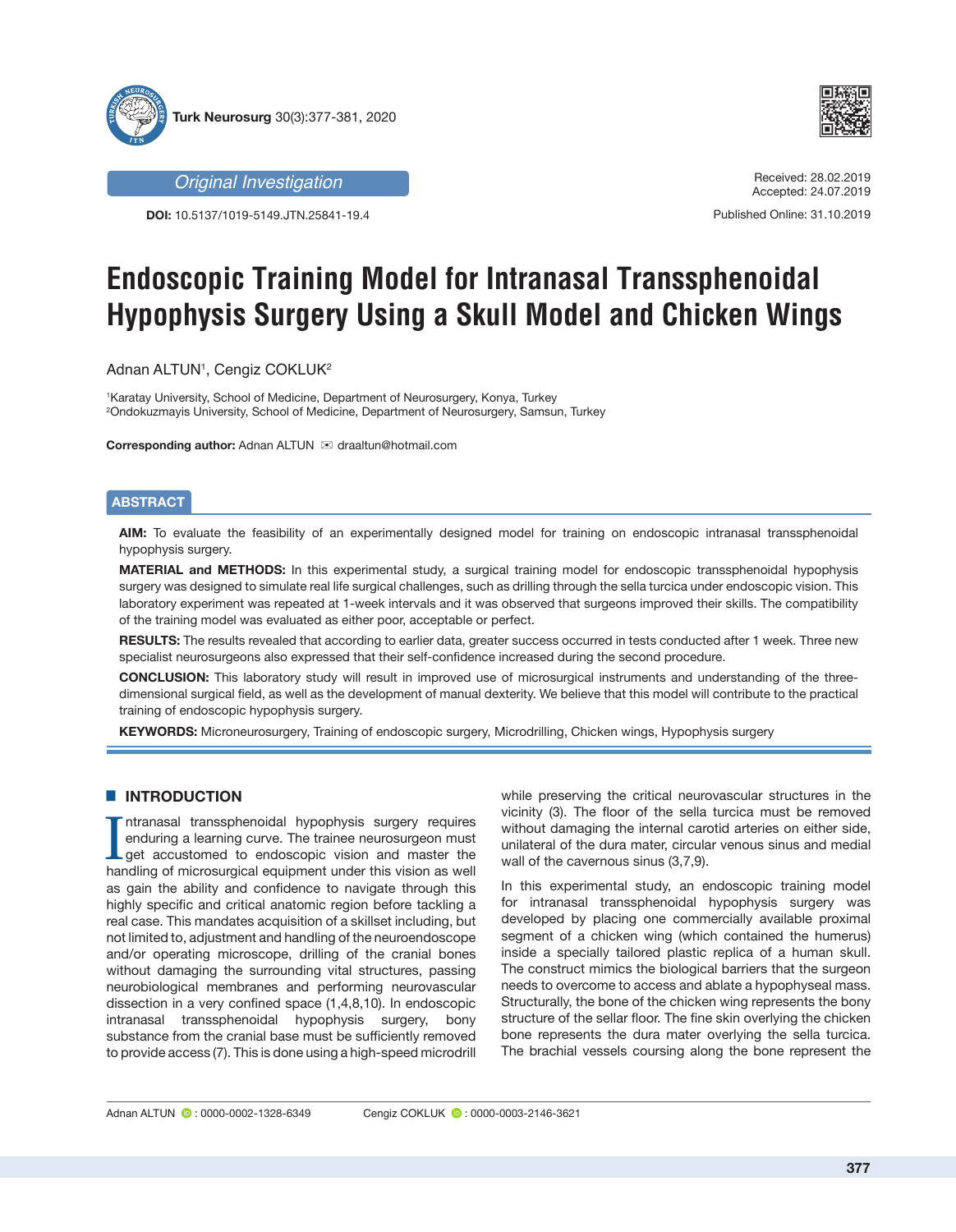critical vascular structures to be preserved. The cortex of the chicken humerus represents the base of the sella and its medulla is the proposed tumour to be ablated (5,6). In this report, experimental findings, pitfalls, practical feasibility, and suggestions were discussed with respect to the literature.

## █ **MATERIAL and METHODS**

Surgeries were performed under endoscopic vision. The training goals were as follows: successfully handling the endoscope in a manner to acquire a clear image via the nasal speculum, accessing the bone by dissection of the skin while preserving the vascular structure, removal of the bone cortex with a high-speed microsurgical drill and removal of the bone marrow via a pituitary curette without damaging the vessels in the vicinity.

#### **Setup**

A commercially available skull model (Sawbones Inc., WA, USA) was specially tailored to accommodate the training model. The sphenoidal sinus and the sella turcica were cut out using a household power drill. Subsequently, one humeral segment of a chicken wing, commercially available in stores for culinary purposes, was fitted in the space created and further fixed using bone wax. After ensuring that the chicken wing was snugly fitted into place, and was not dislodged by tilting the skull, the model was fixed with the three-pin Mayfield skull fixator system in the hyperextended position. This was similar to the way it is done in a real hypophyseal surgery. The nasal speculum was fitted inside the model's nasal aperture. The endoscope was then introduced. Once a clear endoscopic vision was obtained, surgical training intervention was commenced. The skin of the chicken was superficially incised using a size 11 blade. The brachial vessels overlying the bone were then located, and via microdissection, they were freed and retracted using micro-forceps, a micro-dissector and a microhook. Once the vessels were safely moved, the exposed bony cortex was removed using a high-speed microdrill (MidasRex Legend, Medtronic Inc., MI, USA). Initially, the drill was fitted with a 0.5-mm ball burr. Once the marrow was visible, the bit was changed to a 0.5-mm diamond burr for a more controlled drilling, until a window with a diameter of 7 mm was created. The hypophyseal curette was then carefully introduced without damaging the vessels and the medullar content of the bone was removed as if it were a pituitary tumour. Subsequently, the training session was terminated.

Three neurosurgeons conducted the experiment. The senior neurosurgeon was very experienced and specialized in pituitary tumour surgery. He had a reputation for tackling difficult and high-risk tumours that are daunting to many others. There were also three new specialist neurosurgeons who did not undergo endoscopic pituitary surgery training. Experiments were conducted using equipment by Storz (Karl Storz, Germany) and microsurgical instruments.

The senior surgeon detailed all experimental models and their uses. Three new surgeons took part in this experimental study.

Thirty chicken wings were used as training models in this experimental feasibility study. Fifteen chicken wings were used in the first week and another fifteen were used as a control group 1 week later. Each experiment was repeated five times, and the average of five tests (poor, acceptable and perfect) was taken for each surgeon.

Evaluation criteria were made under the following four headings: 1) receiving images by endoscope within nasal speculum; 2) while handling the endoscope, to reach the bone by doing dissection and separation without damaging the vascular structure using the other hand; 3) while handling the endoscope, to pass the bone cortex with a high-speed microsurgical drill by using the other hand without damaging the vascular structure; and 4) while handling the endoscope, to remove the bone marrow material with a pituitary curette without damaging the vascular structure by using the other hand. These evaluation criteria were recorded based on the observations of the senior surgeon.

The wings were placed in the hypophysis located inside the skull model before processing. A three-pin Mayfield skull fixator system was then used in the fixation of the head (Figure 1). A nasal speculum was fixed inside the skull model's nasal opening before the surgical intervention began. All steps of this study were performed under endoscopic vision. The skin surfaces of the chicken wings were cut using size 11 surgical blades. Dissection and separation were performed in the opening of the soft tissues of the wings.

Using a high-speed microsurgical drill (Midas Rex® Legend® Electric System, USA), the humerus was drilled with 5-mm ball diamond burrs (Figure 2A, B). Interior membranous dissection and separation were conducted via microforceps, a microdissector and a micro-hook (Figure 3A, B).

One week later, the same surgical team repeated the same experiment under the supervision of a senior surgeon. The results revealed that according to earlier data, greater success occurred in tests conducted after 1 week (Figure 4).



**Figure 1:** The wings were placed in the hypophysis located inside the skull model before processing.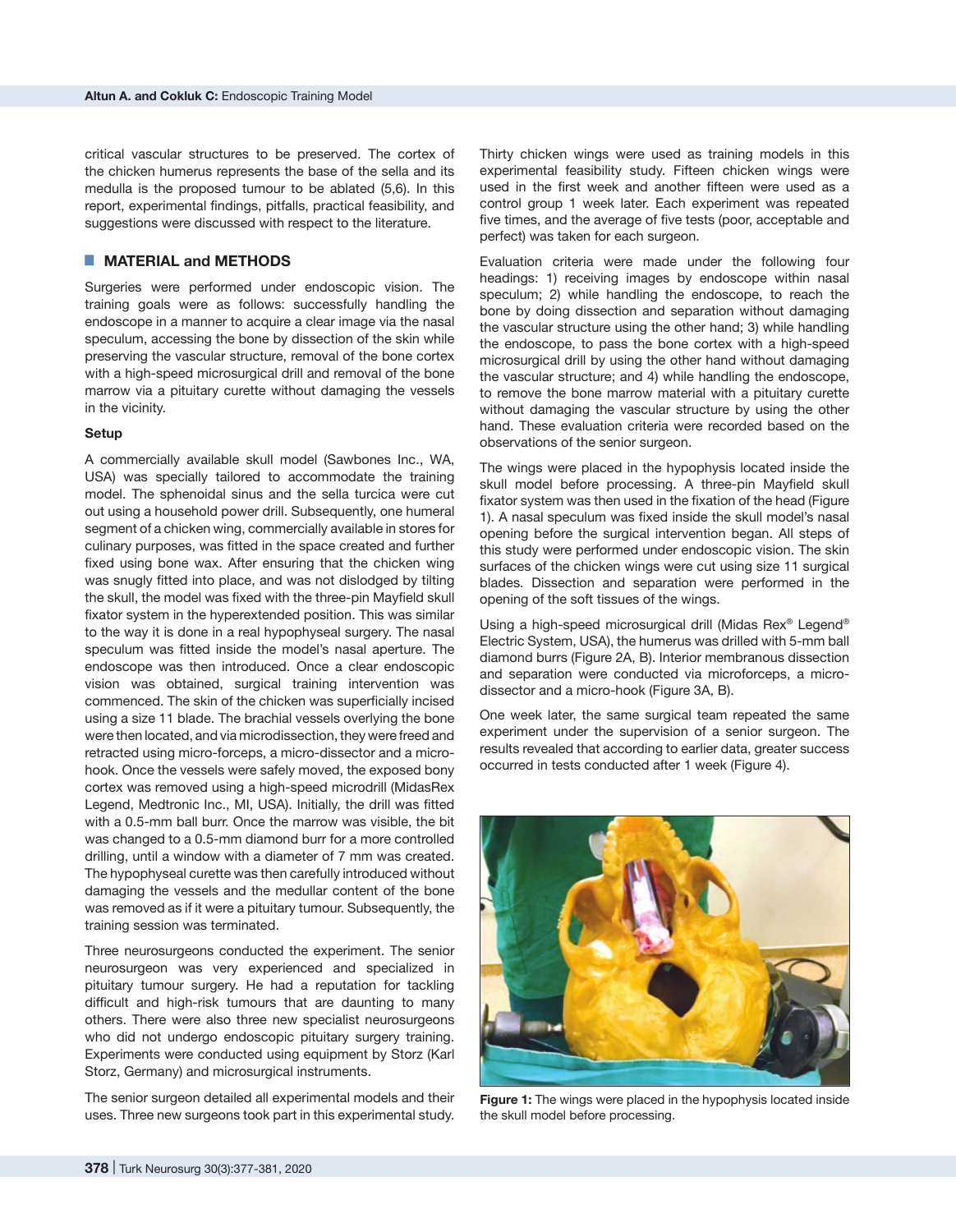The main challenge of the training session was the preservation of vascular structures in the vicinity (criteria 3). The compatibility of the procedure was also evaluated within the three groups of poor, acceptable or perfect.

## █ **RESULTS**

Each experiment was repeated five times, and the average of the five tests (poor, acceptable and perfect) was taken for each surgeon. The evaluation criteria were recorded based on the observations of the senior surgeon.

In the first week of the procedure, it was observed that surgeons were most often challenged by the third criterion, and were less challenged by the second, fourth and first criteria in this order. A week later, the same surgical team repeated the same experiment under the supervision of the senior surgeon.

In the second week of the procedure, surgeons were able to further develop their abilities in criteria three and one. Three new specialist neurosurgeons also expressed that their selfconfidence increased during the second procedure.

### █ **DISCUSSION**

Training in endoscopic microneurosurgical techniques before actual surgical intervention is crucial for neurosurgeons (4). High resolution, real-time, operative field images can be obtained by using new generation optical lenses and cameras during microneurosurgical interventions in the craniospinal cavities. Orientation of the surgeon to the axial, coronal, and sagittal directions along the surgical intervention requires repetitive practice on experimental models resembling clinical counterparts. Endoscopic surgery is different from microscopic



**Figure 2: A)** Using high-speed microsurgical instruments for opening burr holes. **B)** All steps of this study were performed under endoscopic vision.



**Figure 3: A)** Hypophysis curettes were used in the removal of soft materials as a model for hypophysis tumours. **B)** Soft materials were removed as a model for hypophysis tumours without damaging the vessels.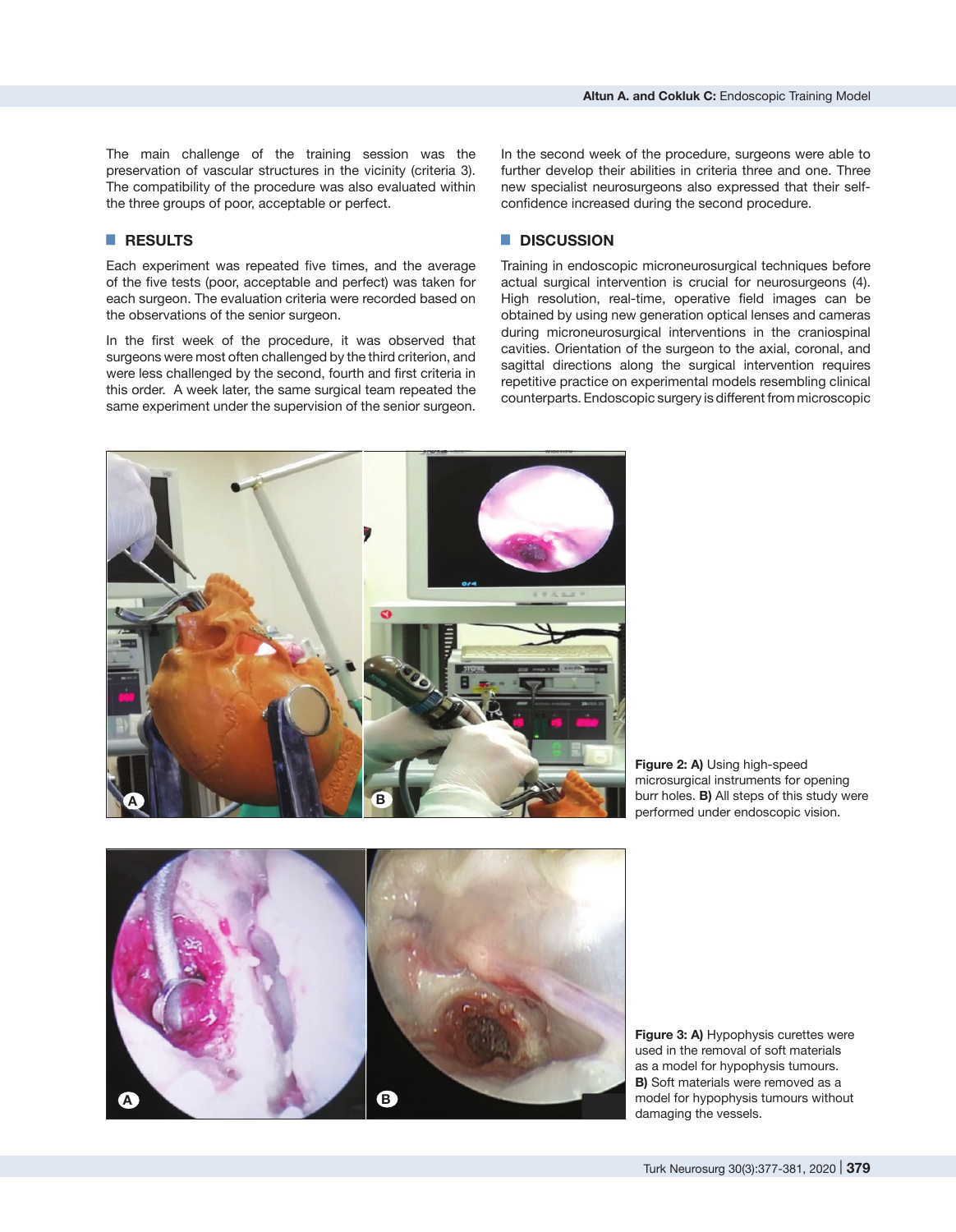

**Figure 4:** The results of the experimental studies performed at weeks 1 and 2 are based on observation.

intervention in some aspects. A surgical microscope provides a stereoscopic view obtained from the operative field, whereas an endoscope does not. A learning curve is necessary to gain an endoscopic view. To perform safe neurosurgical interventions, regional surgical neuroanatomy and microneurosurgical instruments should be repetitively handled by the surgeon prior to surgery. It is imperative that surgical techniques be mastered in appropriate training models before the trainee tackles a live human patient (3,4). The operating room should not be where a trainee gets accustomed to and is familiarized with high-end surgical equipment such as the operating microscope or endoscope (1-4,8,10). Vascular end-to-end, end-to-side and side-to-side anastomoses as well as sylvian fissure dissection in rat models are frequently performed in the experimental laboratory to improve microneurosurgical ability. For this reason, a training model for endoscopic surgery has been proposed in this study.

An appropriate and successful model should have some similarities with the actual clinical counterpart. The resemblance of the present model to the hypophysis region is limited. This model has internal cavities, an outer membranous structure and bone inside. However, our surgical technique in the microdrilling of the wing's bone resembles microdrilling of the parasellar and sellar bones. Other important considerations include the easily obtainable and cheap properties of the materials. The model must be conveniently prepared without tedious measures.

Live models create some problematic limitations in experimental practice, and ethical issues must be considered. A cadaveric chicken wing is not a living model; therefore, permission for its use in experimental practices is not required from the Ethical Committee (3).

Chicken wing is a readily available and inexpensive foodstuff. These features boast its practical advantages as a training material (3).

The wing's bone is real bone material. While it is not exactly of the same consistency as that of the skull base, it reacts very similarly to being drilled and fenestrated. It is also amenable to repeated use (3).

The skull model is used together with the chicken wing during the experiment. The wing should be fixed in the cranial base before starting the experiment. Using the Mayfield threepin fixation device is also another important issue for the experiment. The sagittal flexion and extension of the head that is achieved by using the three-pin head fixator is important in gaining the orientation of the hypophysis.